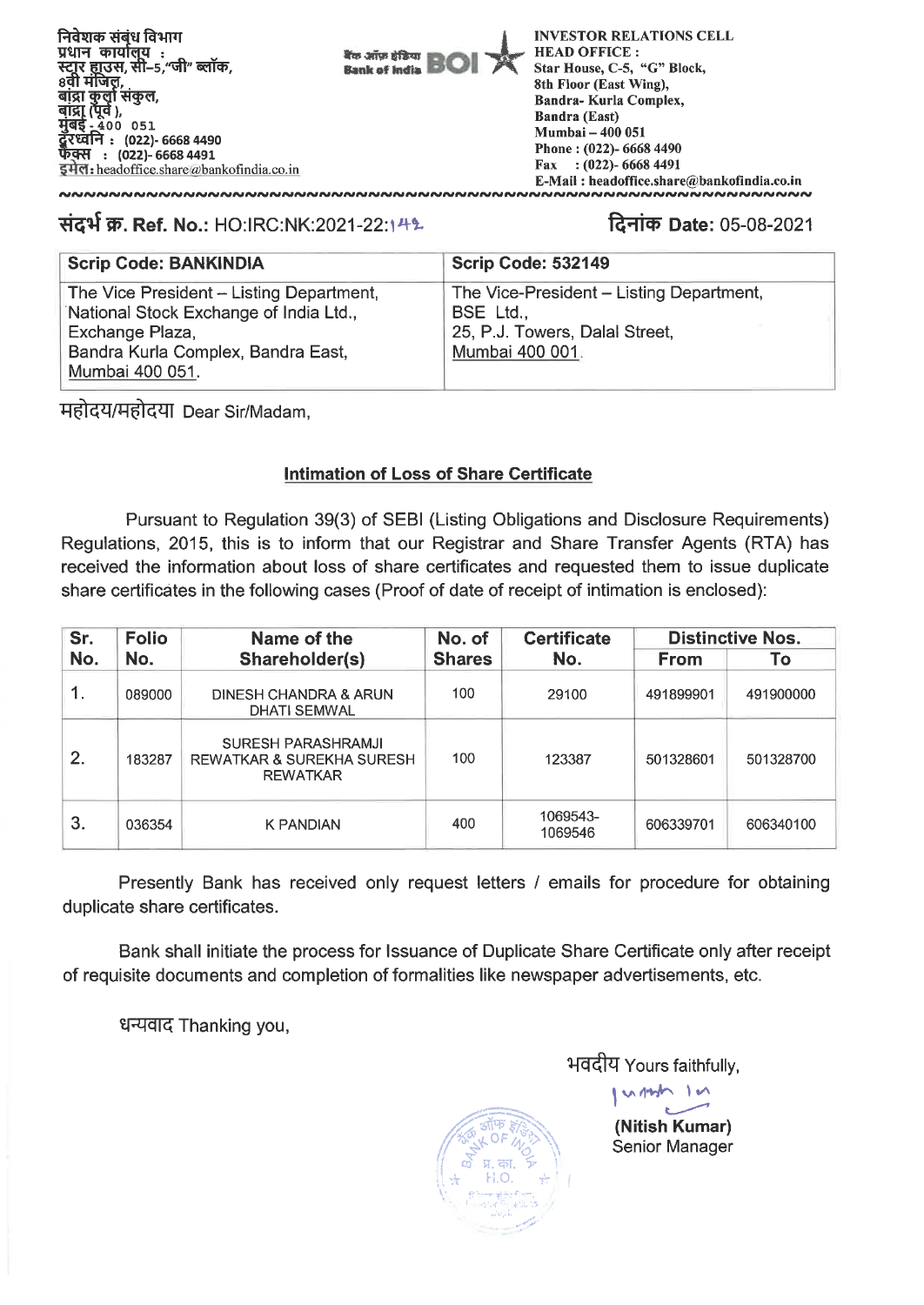## **Investor Relations Department**

| From:               | bssduplicate@bigshareonline.com                                                 |
|---------------------|---------------------------------------------------------------------------------|
| Sent:               | Tuesday, August 3, 2021 3:48 PM                                                 |
| To:                 | Rajesh Venkataraj Upadhya; Investor Relations Department                        |
| Cc:                 | ganesh@bigshareonline.com; jibu@bigshareonline.com;                             |
|                     | bhagwan@bigshareonline.com; Bssduplicate@Bigshareonline.Com                     |
| Subject:            | Duplicate Share Intimations Received On : 20210803 BANK OF INDIA - EQUITY Folio |
|                     | no: 089000                                                                      |
| <b>Attachments:</b> | 539284.pdf                                                                      |

••=30110EaliMI

### **AUTION:** This email originated from a source outside Bank of India. Do not click on links or open attachments unless you recognize the sender and you content is safe.

Dear Sir/Ma'am,

Please be informed that in terms of the provisions of the SEBI (LODR) Regulations, 2015, the Company is required to submit information regarding loss of share certificates and issue of duplicate certificates, to the stock exchange within two days of its getting information. Further, the said intimation has to be filed only through the mode of NEAPS filing for NSE and on listing,bseindia.com for BSE and not via hard copy submission.

Accordingly, we are sharing herewith the receipt of the following request for loss of share certificate of the Company by shareholders, to enable you to comply with the said regulatory requirement within the timelines prescribed.

| <b>Client Name</b>               | Cert.<br>No | Dist. No<br>From | Dist. NO.<br>Тo | Folio<br>No. | Quantity | Name                            | JH 1                               | J⊬ |
|----------------------------------|-------------|------------------|-----------------|--------------|----------|---------------------------------|------------------------------------|----|
| BANK OF INDIA -<br><b>EQUITY</b> | 29100       | 491899901        | 491900000       | 089000       | 100      | <b>DINESH</b><br><b>CHANDRA</b> | <b>ARUN DHATI</b><br><b>SEMWAL</b> |    |

Should you have any queries in respect of the aforesaid instruction kindly revert back.

#### Regards,

### Bigshare Services Pvt. Ltd.

**TACCA** 

in a small on the band on we wa

行动组织 计设计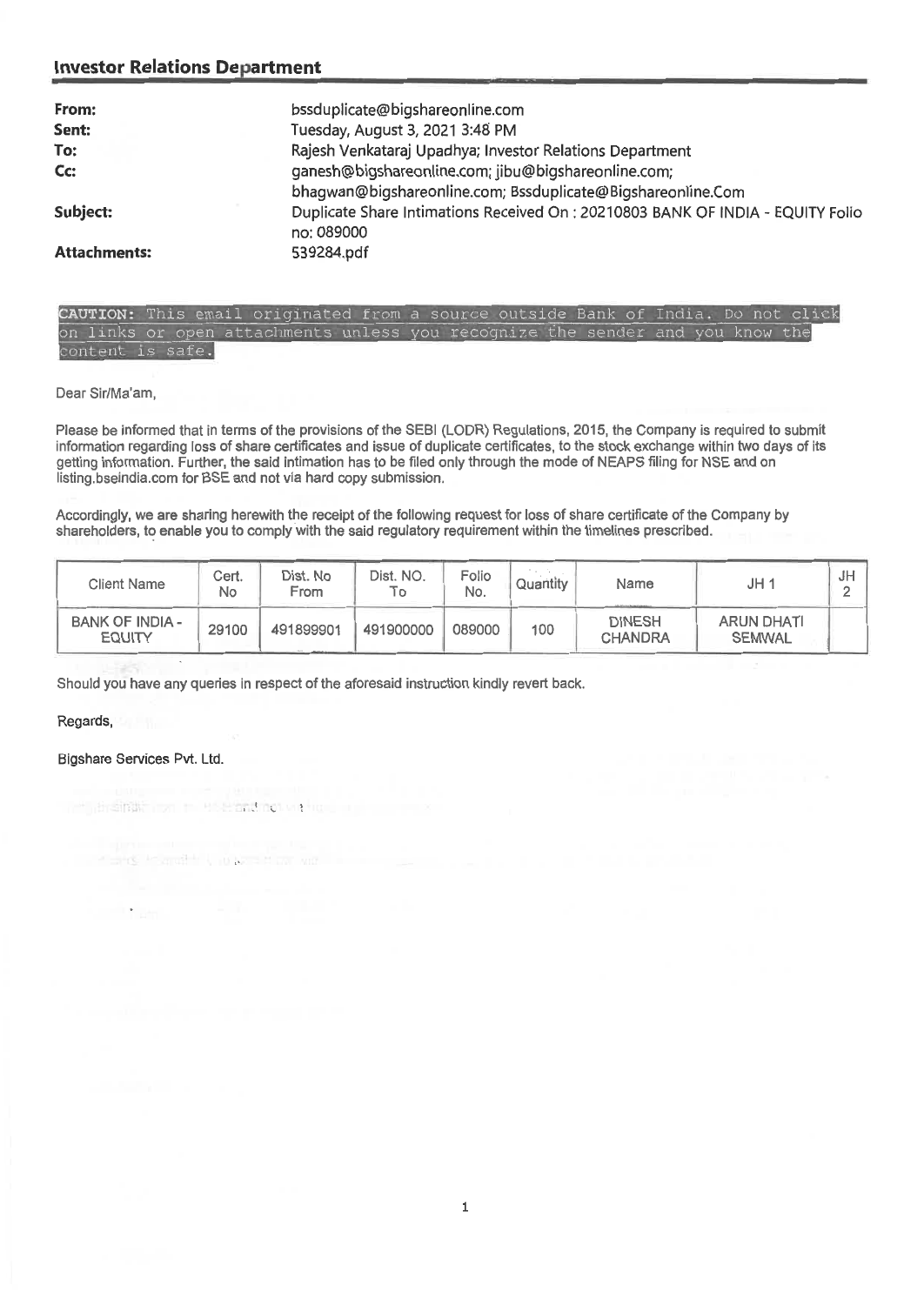Share transfer Agent Big Share Services kinate Ata  $\mathcal{D} u$ ist Floor, Thant tin Works Building opp. Vasant Oasis Marol, Andheri East Mumbai-400059 Subject & Regarding visice of duplicate share certificate Sir. I had too shares of BANK OF INDIA Rearing Folia/client 11 : 0 89000 in the physical form I have lost those shares somewhere in my house and are untraceable. 539284 Kindly arrange to issue me a duplicate share certificate/or quide me adordingly in this regard. BIGSHARE SERVICES PVT. LTD. Thanking you in anticipation **RECEIVED Subject to Verification** 0 3 AUG 2021 yours Sincerely Brownes Bremok THE SHOP STATE Sign\_ CDINESH CHANDRA Dale  $3077/202/$ S/ Sh Shreenand Semival  $+100.1073$  Sector 20-6 D.A: copy of warrant No. 19805 Chandigard-160020 Email: chandradinesh Semmal @ gmail. com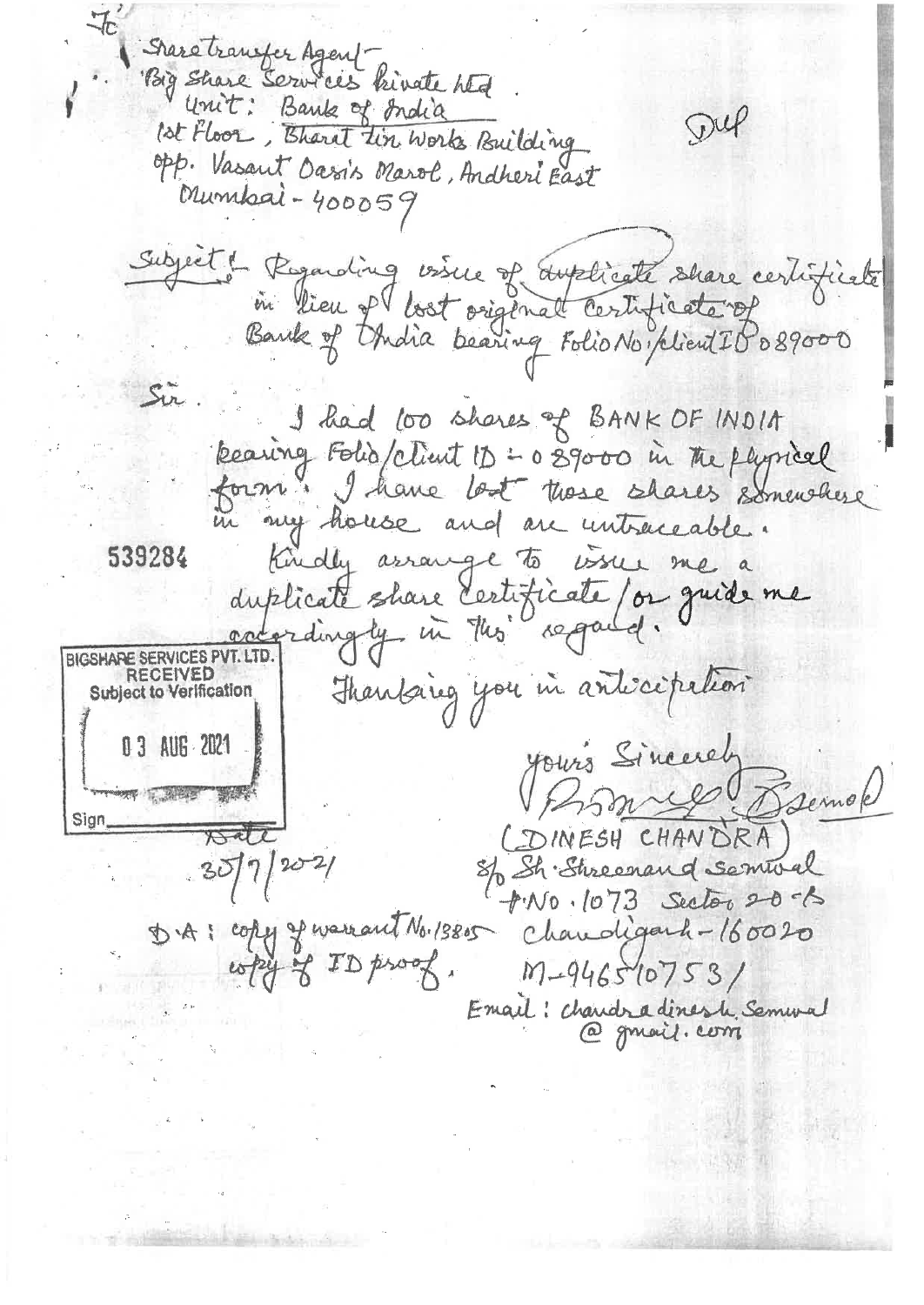## **Investor Relations Department**

| From:               | bssduplicate@bigshareonline.com                                                 |  |  |  |  |
|---------------------|---------------------------------------------------------------------------------|--|--|--|--|
| Sent:               | Tuesday, August 3, 2021 3:51 PM                                                 |  |  |  |  |
| To:                 | Rajesh Venkataraj Upadhya; Investor Relations Department                        |  |  |  |  |
| Cc:                 | ganesh@bigshareonline.com; jibu@bigshareonline.com;                             |  |  |  |  |
|                     | bhagwan@bigshareonline.com; Bssduplicate@Bigshareonline.Com                     |  |  |  |  |
| Subject:            | Duplicate Share Intimations Received On : 20210803 BANK OF INDIA - EQUITY Folio |  |  |  |  |
|                     | no: 183287                                                                      |  |  |  |  |
| <b>Attachments:</b> | 539285.pdf                                                                      |  |  |  |  |

CAUTION: This email originated from a source outside Bank of India. Do not on links or open attachments unless you recognize the sender and you know the content is safe.

**Dear Sir/Ma'am,** 

**Please be** informed that in terms of the provisions of the SEBI (LODR) Regulations, 2015, the Company is required to submit information regarding loss of share certificates and issue of duplicate certificates, to the stock exchange within two days of its getting information. Further, the said intimation has to be filed only through the mode of NEAPS filing for NSE and on listing.bseindia.com for BSE and not via hard copy submission.

**Accordingly, we are sharing herewith the receipt of the following request for loss of share certificate of the Company by**  shareholders, to enable you to comply with the said regulatory requirement within the timelines prescribed,

| <b>Client Name</b>                                | Cert.<br>No | Dist. No<br>From | Dist. NO.<br>To | Folio<br>No. | Quantity | Name                                            | JH <sub>1</sub>                                    | JH |
|---------------------------------------------------|-------------|------------------|-----------------|--------------|----------|-------------------------------------------------|----------------------------------------------------|----|
| <b>BANK OF</b><br><b>INDIA -</b><br><b>EQUITY</b> | 123387      | 501328601        | 501328700       | 183287       | 100      | <b>SURESH</b><br>PARASHRAMJI<br><b>REWATKAR</b> | <b>SUREKHA</b><br><b>SURESH</b><br><b>REWATKAR</b> |    |

Should you have any queries in respect of the aforesaid instruction kindly revert back.

Regards,

**Bigshare Services Pvt. Ltd..**.

firth wind 3 Smc mt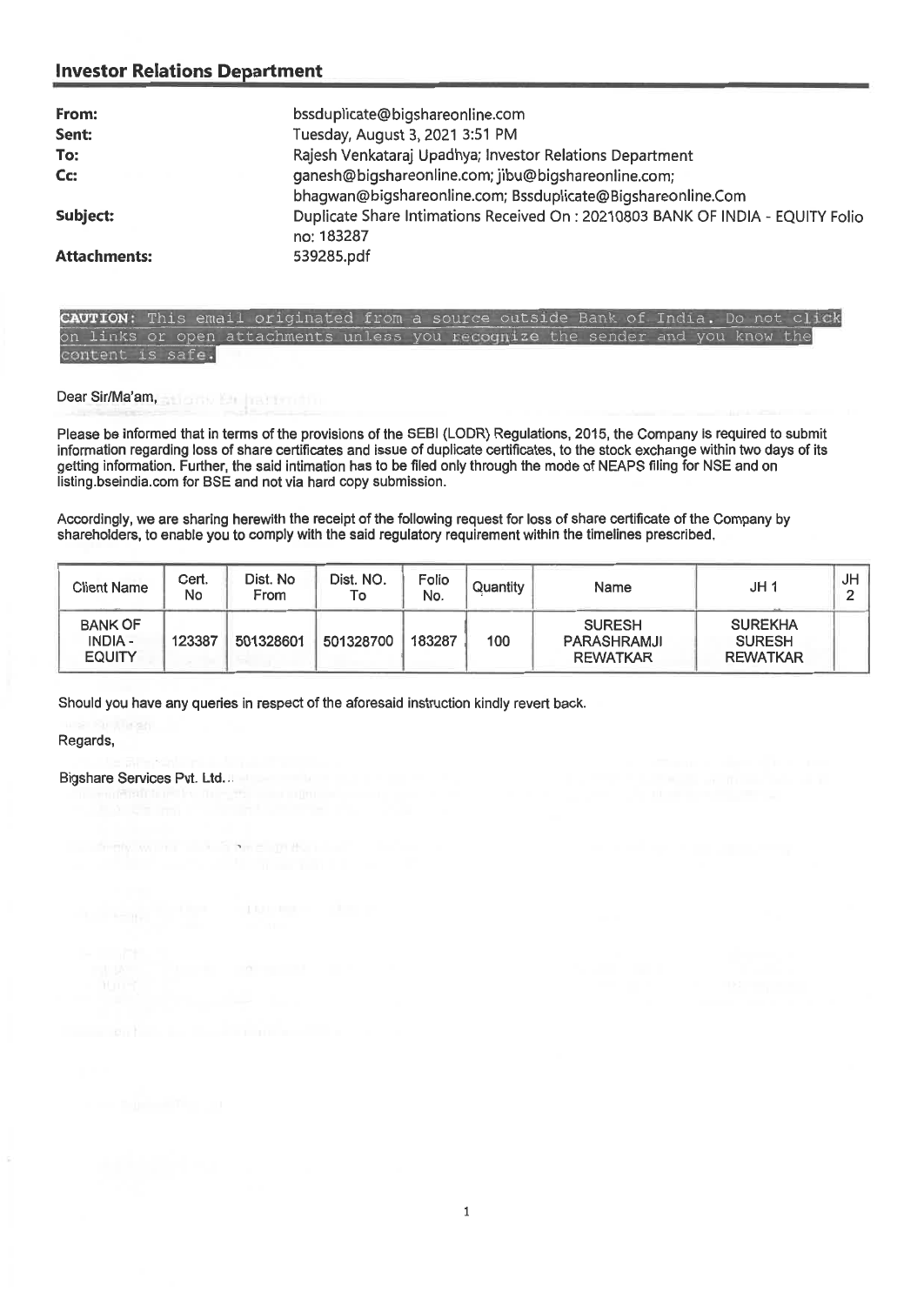

BY SPEED POST FROM IN THE REWATKARD FROM INC. THE REWATKARD SURFACE IN THE REWATKARD IN THE REWATKARD IN THE REWATKARD

## Bank of India Folio No 183287 (100 nos. share).

Branch, Nagpur for further needful action and issue me duplicate shares Certificates at the earliest,

authorization code an adults telephone number and

1. Self-attested copy of PAN Card enclosed,

with the Bank of Control of the Bank.<br>With the Bank of Control of the Bank of the Bank of the Bank of the Bank of the Bank of the Bank of the Bank o

- Ref: i) My letter dt. 20/7/2018 and 5<sup>th</sup> Dec. 2018 for furnishing PAN and Bank Details.
	- ii) My letter dt. 1" April, 2021
	- iii) Your letter No. BS\$/301/AD/205700/193023 Dated 07/04/2021

2. Signature attested by Bank Manager of under his official stamp indicating thereon his name,

A line in reply from your good offices will be high appreciated.

Dear Sir,

M/s Bigshare Services Pvt Ltd., 1st floor, Bharat Tin Wowrks

Encl : As above.

Bank of India Manewada Branch, Nagpur for needful action please. The Branch Manager, Copy fwes to:

estr P. Rewatka Thanking you, Yours faitl ully,  $\overline{a}$ Formul  $\rightarrow$